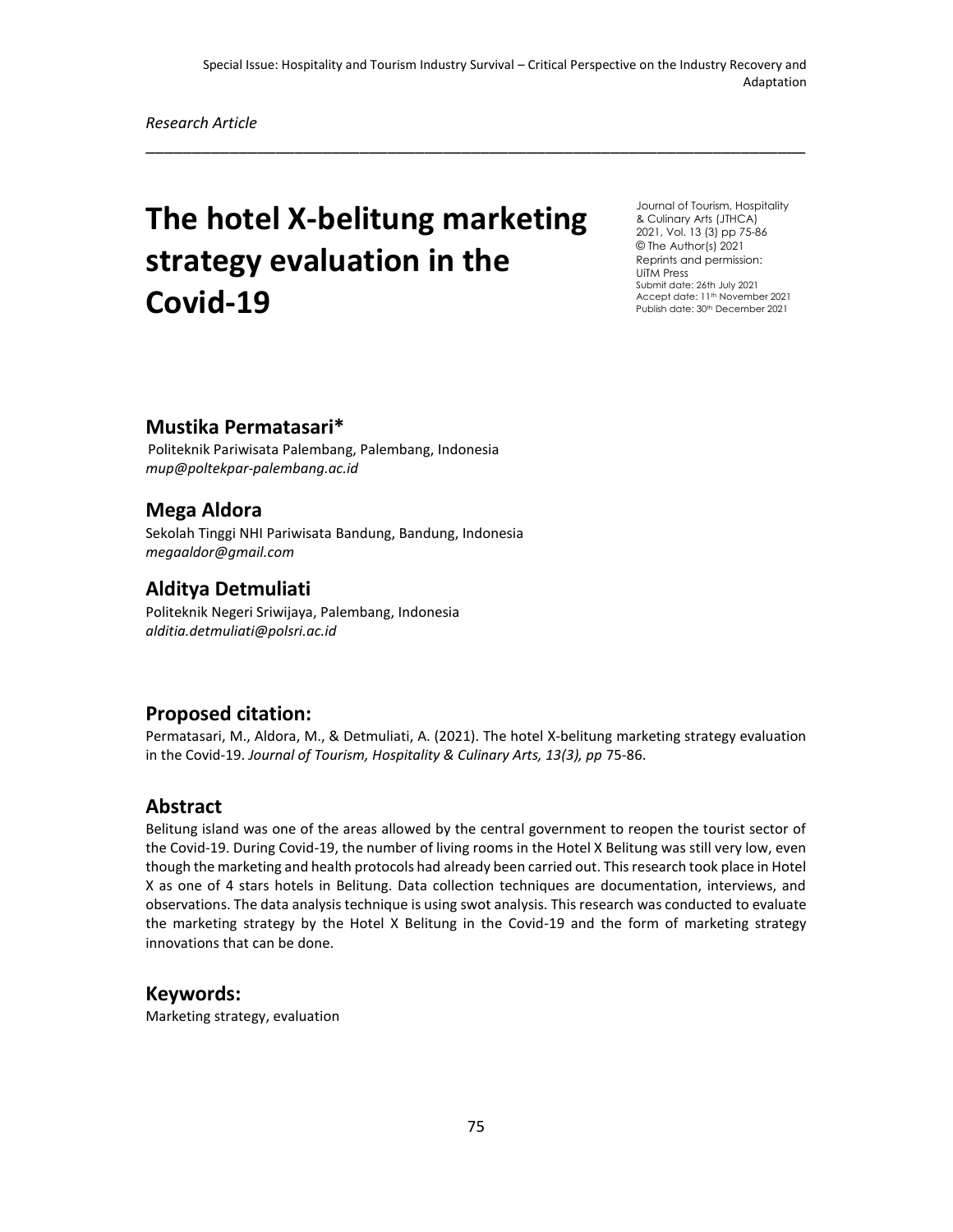#### **1 Introduction**

Over a year now, people around the world have covid-19 viruses and have had a huge impact on people's economies and the decline in tourist movements in particular. Even though the country's economy suffered a rapid decline, it did not recede the passion to lift and revitalize the economy of the normal new era. Under the direction of the central government and local governments, the open tourist sector is allowed to resume operation. As for the opening of the tourism sector in the new era normal should be by implementing covid-19 health protocol**.** Belitung island was one of the areas allowed by the central government to reopen the tourist sector of the pandemic. One of the reasons for the reopening of the tourism sector was because of the condition of Belitung island entering the green zone and having the highest healing rate in handling covid-19. It corresponds to an article written by a compas.com where Belitung island is one of the provinces with the lowest covid-19 case. And a number of hotels by July 1, 2020, have begun operating, of course, by applying a strict number of health protocols. With the government's policy to reopen the tourist industry on Belitung island, an accommodation business began operating at one of them, an x Belitung island hotel. During the pandemic, the number of living rooms in the Hotel X Belitung was still very low, even though the marketing and health protocols had already been carried out. This is seen from the number of living quarters in the Hotel X Belitung in 2020 as follows:



Figure 1: Number of Living Quarters at the 2020 Hotel X Belitung *Sources: Front Office Manager Hotel X Belitung, (2020*).

From the foregoing data, the living room suffered a dramatic decline in the spread of the covid-19 case from early February to April 2020. And for nearly two months this condition remained silent until a change in government policy opened up the tourism sector in some areas with the lowest covid-19 levels. With the increase in the number of visitors coming in June to October 2020, however, the condition remains unstable.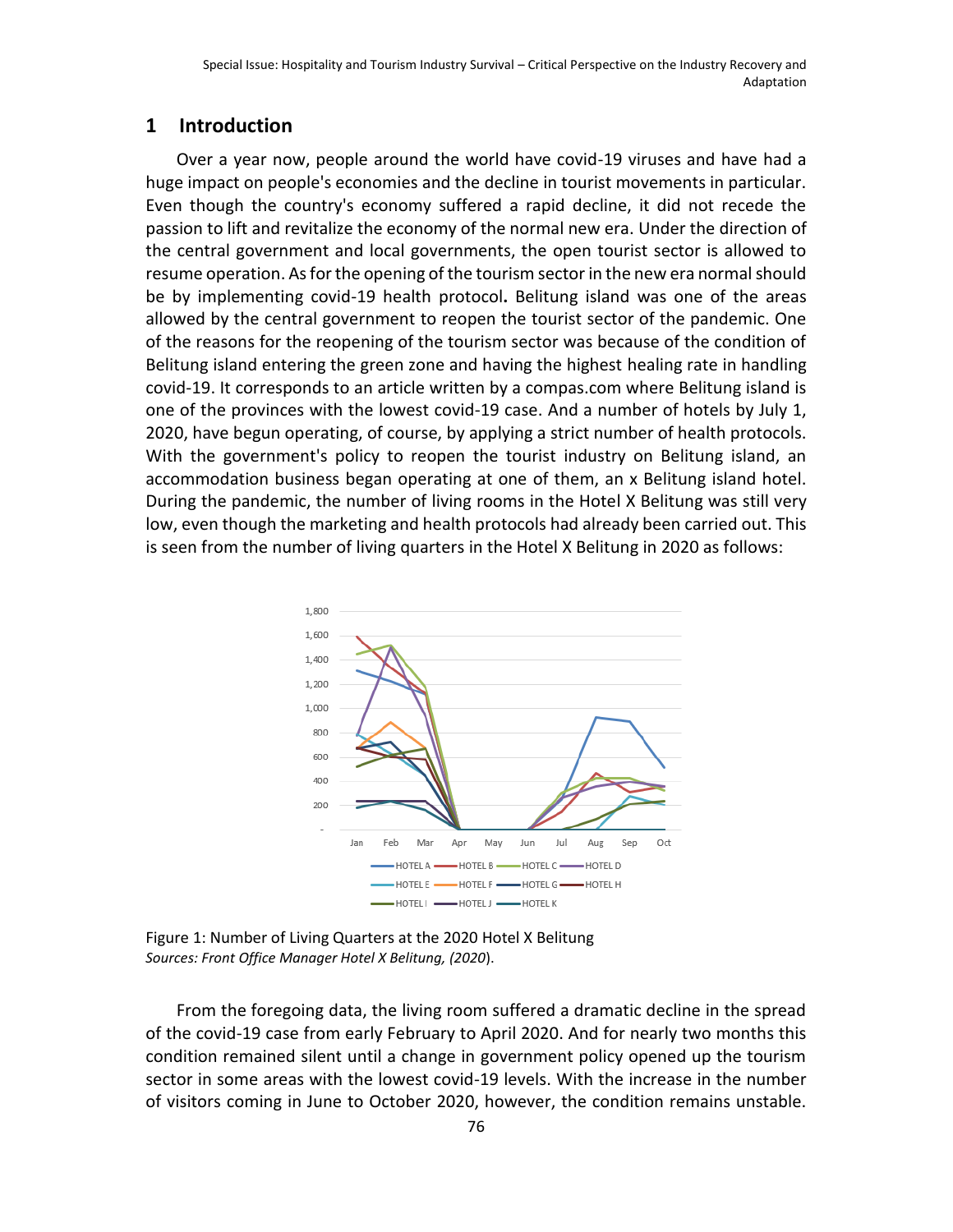The Hotel X Belitung has done many marketing strategies to still increase the living room level, but it has not been successful enough to evaluate hotel x's marketing strategies for the current covid-19.

## **2 Literature Review**

## **2.1 Hotel**

A hotel is a place that provides lodging, food and drink and other services where such facilities and services are reserved for the public only temporarily. According to Webster, a hotel is a building or an institution that provides room for lodging, food and drink and other public services.

### **2.2 Evaluation**

Evaluations are often used to review and assess what is already there. In accordance with Arikunto's statement (2010) which wrote that evaluation was a series of processes. Data collection or information to compare with criteria, then can be drawn to a conclusion for improvement. Statement. It is supported by Wirawan's (2012) opinion in which the evaluation refers to the act of collecting, analysing and presenting useful information about the object of evaluation, and then assessing and comparing it with the evaluation indicator and using the results as a basis for decision making.

### **2.3 Marketing Strategies**

There is some sort of strategy understanding from experts. According to Marrus in Umar (2005) the strategy is defined as a process of forming the plans of the top leaders that focuses on the organization's long-term goals, along with the arrangement of a way or effort to make those goals attainable. Strategies are specifically defined as mental (ever-increasing) and continuous action, and are done in view of what future customers hope for (Prahalad in Umar, 2005).

According to Chandra (2002:93), marketing strategies are a plan that describes the company's expectations of the impact of various activities or programs on demand for its products or products in a particular target market. Marketing programs include marketing actions that can affect demand for products, including that of changing prices, modifying advertising campaigns, designing specialized promotions, selecting distribution channels, and so on.

The marketing strategy consists of five interconnected elements (Tjiptono, 2008:7- 8) there are:

## a. Market Selection

Start by adopting market segments and choosing the target markets that are most likely to be served and profitable for the company. The decision to choose the market to be served is based on a number of factors, such as resource limitations, experience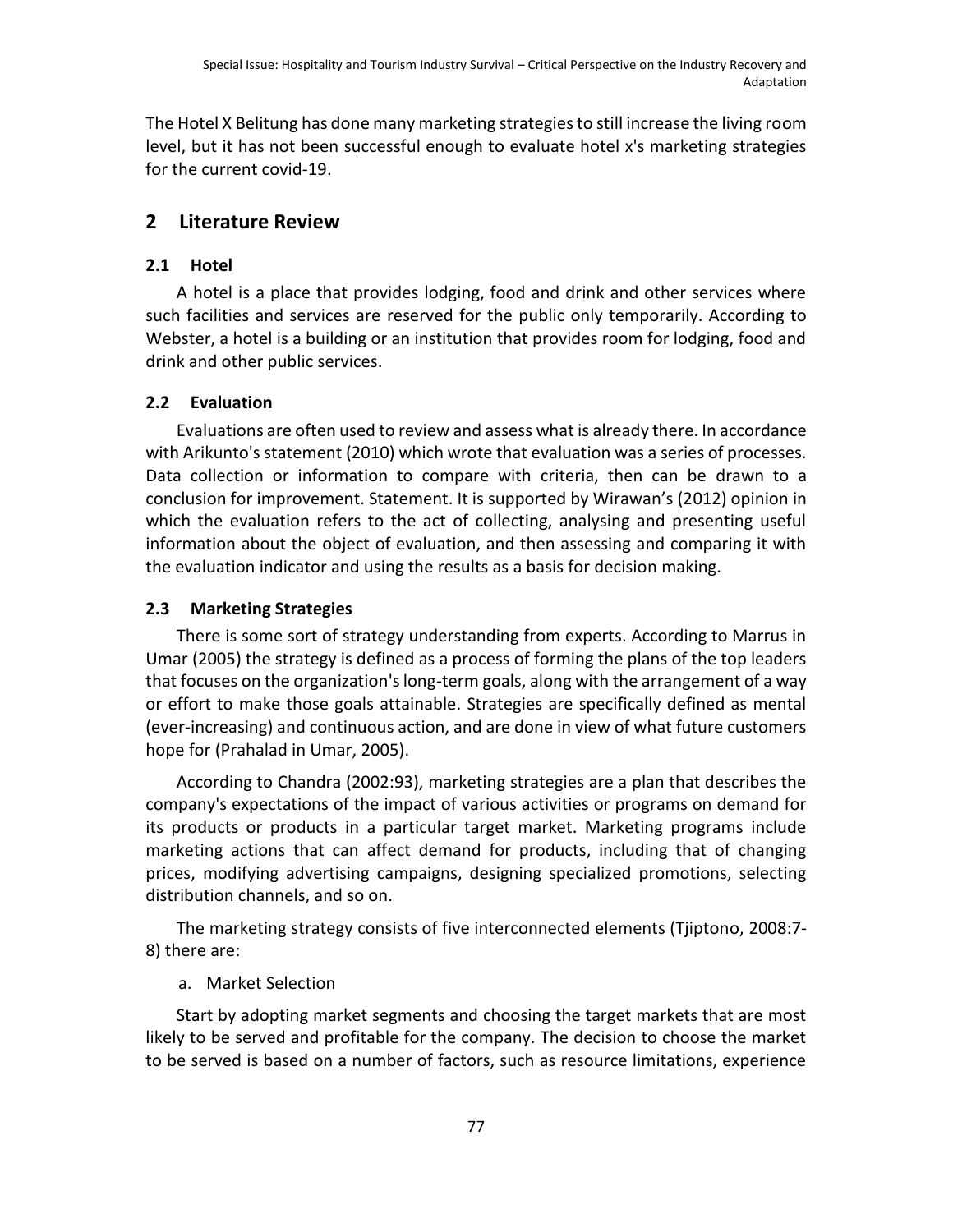and special abilities, perceptions of the products, the function of the products and the technologies used.

b. Product Planning

Includes product benefits, brand names, product specifications (shape, design, size, color, smell, taste, etc.), assurance and availability of products. Technical assistance, the connection between the buyer and the seller.

c. Pricing

Determining prices that can reflect the quality of the product, reaching the consumer on a certain segment and generating maximum profits.

d. Distribution System

The channels through which the product reaches the final consumer associated with the effort to provide the product in the right amount and location.

e. The marketing communications include advertising, sales promotion, personal connections and public relations that inform, caution, and seduce and seduce consumers.

## **2.4 Strategy Formulation**

Marketing formulates a marketing strategy means managing a three-step procedure systematically, starting with market segmentation strategies, target market identification strategies, and market-positioning strategies. All three strategies are key in marketing management:

- 1. It is the process of dividing the market into different consumer groups based on needs, characteristics, or behaviors that require separate product and marketing. Or in other words, market segments provide the basis for knowing that each market is made up of several different segments. Market sectors are the process of putting consumers in subgroups in the product market, so the buyers have a response that is about the same as the marketing strategies in the company's positionings. (Setiadi, 2003).
- 2. Target market identification strategy. That is, a large election or segment size would fit a company's ability to enter the segment. Most companies enter a new market serving a single segment, and if successful is proven to be, then they supplement the segment and then expand vertically or horizontally. In studying the target market must evaluate by studying three factors (Umar, 2005): a. the size and growth of segment b. the structural segment of segment c. target and resource.
- 3. The target market strategy for positioning is a strategy for regaining a position in the mind of consumers, so it concerns building confidence, confidence, and competence for customers.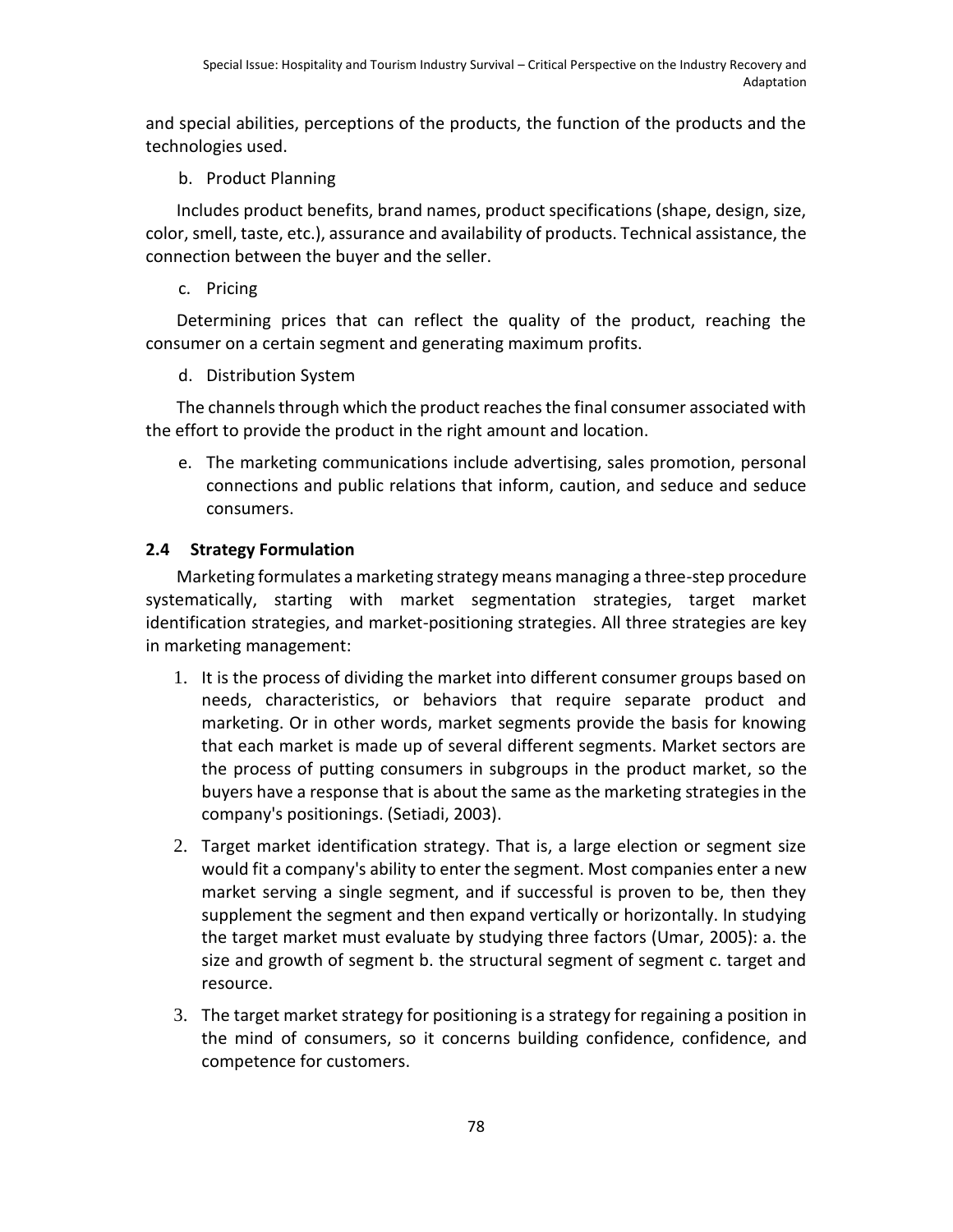According to Philip Kotler, positioning is an activity of designing images and positioning yourself in the consumer's mind. As for Yoram wind, positioning is how to define a company's identity and personality in a customer's mind. The concept of marketing mix is grouped in four aspects often known as marketing mix. According to Kotler and Armstrong (2013) marketing (marketing mix) is a collection of restrained tactical marketing tools used by companies to produce the desired response in the target market. The baseline are four such as :

- 1. Product. The product means the combination of goods and services that companies offer to the target market. The elements included in the product's grade include products, qualities, design, features, brand names, packaging, and services.
- 2. Price is the amount of money customers have to pay to get the product. Price is the only ingredient in marketing that produces revenue, while other elements bring costs. Prices are the most easily adjusted and time-sensitive baseline products, distribution channels, even promotions take more time.
- 3. Place or marketing channel includes company activities that make products available to target customers. The distribution channel is an interdependent organizational chain that is involved in the process of making a product or service ready to be used or consumed. Distribution channels may be defined as sets of companies and individuals who take over rights or assist in the transition of rights to certain goods or services as long as they move from producer to consumer (Kotler, 2005).
- 4. Promotion. Promotion means activities that deliver products and persuade customers to buy them. Kotler's definition of promotion (2005) is the activity carried out by producers to communicate the benefits of the product, persuade, and remind consumers to buy the product. Specifically, the goal of promotion according to Tjiptono (2008: 221-222) is as follows: a, informing b. persuading customers target c. reminding competition is at the core of success or failure of the company. Competition determines the precision of company activity that can support its performance, such as innovation or good execution. According to Wahyudi (1996), there are several advantages that companies can use in: 1. Price of 2. Market share 3. Brand 4. Product quality 5. Consumer satisfaction 6. Distribution channel

## **3 Methodology**

This research is descriptive qualitative research with data collection using the interview method and observation. Interviews were conducted as data collection techniques to find out things related to research from informants in more depth. In this study, the determination of informants who used in this study is to use non-probability sampling, which is a sampling technique that does not provide equal opportunities / opportunities for each element or members of the population to be selected as samples.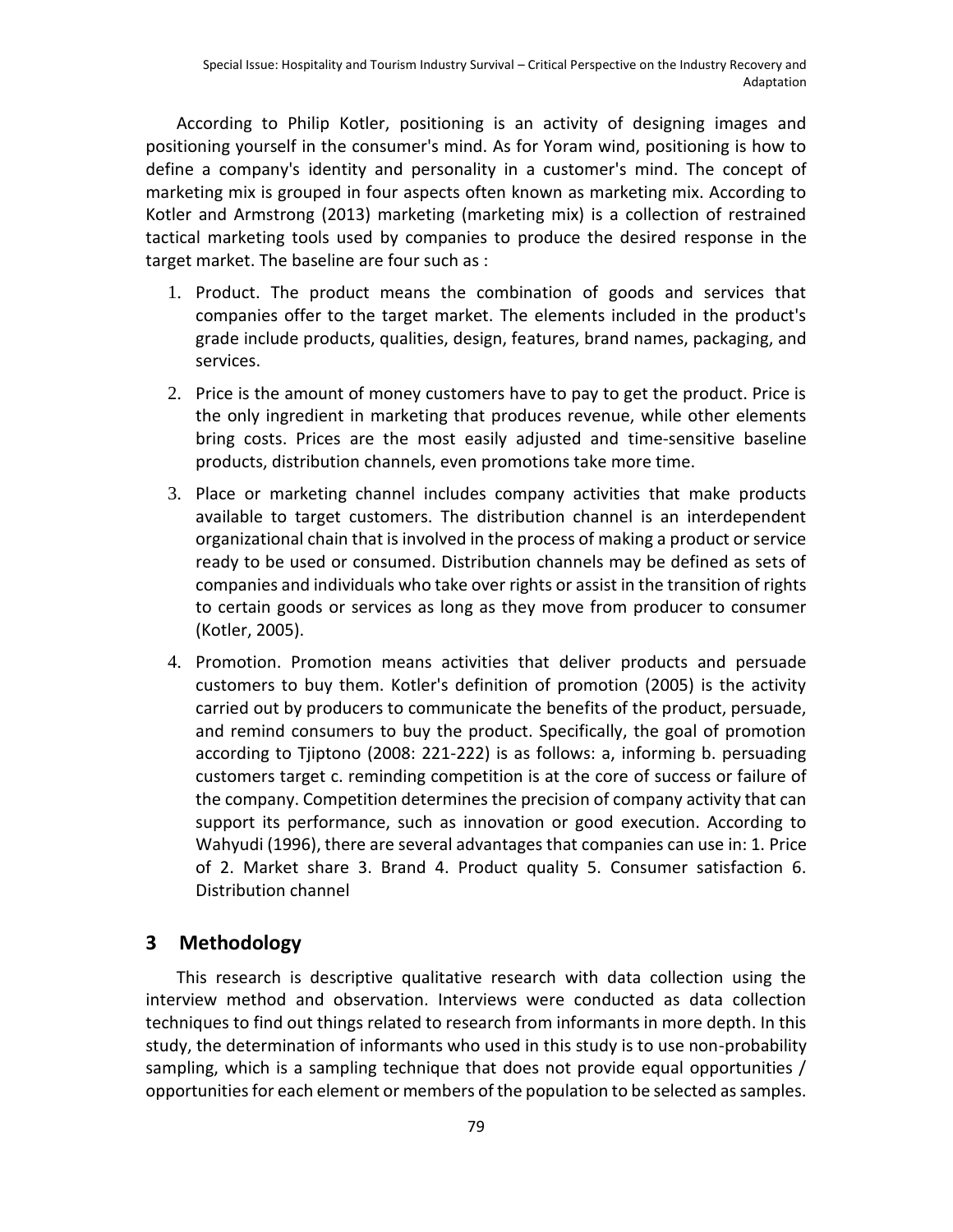Technique used is purposive sampling, namely the sampling data sources with consideration certain In this study, interviews were conducted with both informants from Hotel X Belitung, the General Manager and Marketing Manager from Hotel X Belitung. This interview is used to determine the segmentation, targeting, and positioning conducted by Hotel X Belitung. In addition to interviews, this study also conducted observation activities. In qualitative research, it often combines participatory observation techniques with in-depth interviews. During the observation, the researcher also conducted interviews with the people in it. In this study, observations were made to observe customer behavior and customer characteristics at Hotel X Belitung. The data obtained will be analyzed using the swot analysis.

#### **4 Findings**

Hotel X Belitung was first built in 2018. This hotel is the first international standard hotel in Belitung. Hotel X is located in Tanjungpandan, which still has a few luxury and classy hotels. Hotel X Belitung product is very suitable for family holiday destinations for honeymoon, meeting corporate events such as outing, gathering, and outbound. Each Hotel X room is facilitated by AC, Satellite TV, and minibar, and also each room has a living room and bathroom with shower and bath up. Hotel X Belitung offered a tropical garden, swimming pool, or beach for each room. Hotel X also provided laundry facilities and traditional massage. Hotel X Belitung has a 24 hours restaurant and room services. Hotel X restaurant serves a variety of Indonesian food and BBQ facilities. This minimalist concept hotel has a smoking room and non-smoking room, so the guests can still enjoy food without being troubled by the cigarette smoke.

To increase guest's comfort and security, hotel X Belitung offered tour packages to Pulau Belitung tourism destinations such as Lengkuas Island, Tanjung Kelayang Beach, Museum Kata Andrea Hirata, Kaolin Lake and others. The guest can also enjoy car rental facilities if they want to enjoy a culinary and coffee tour in Pulau Belitung's city center. This hotel also has Airport pick-up facilities based on guest requests. Besides modern facilities, this hotel also has 24 hours fitness central facilities. Hotel X Belitung also has a swimming pool designed for the kids to make it easier for their parents to watch them.

Although it has very attractive products and services, after the emergence of the Covid-19, the occupancy rate at this hotel has decreased drastically. From the data obtained by the author, the occupancy rate of this hotel with an average revenue rate of 11% per month, Investment Hotel on Belitung Island is added to the number of 125 rooms with 2 meeting rooms with a capacity of 50 pax and a total ballroom filled in a year maybe only 15% only. The impact of Covid-19 has forced the hotel to continue to look for efforts so that Hotel X Belitung can continue to operate. Various efforts have been made, ranging from suppressing the operational budget to changing marketing strategies. Based on the results of interviews with the General Manager of Hotel X Belitung, it was found that Covid-19 had a real impact, especially the position of Hotel X Belitung which was near a tourist attraction so that the implementation of work from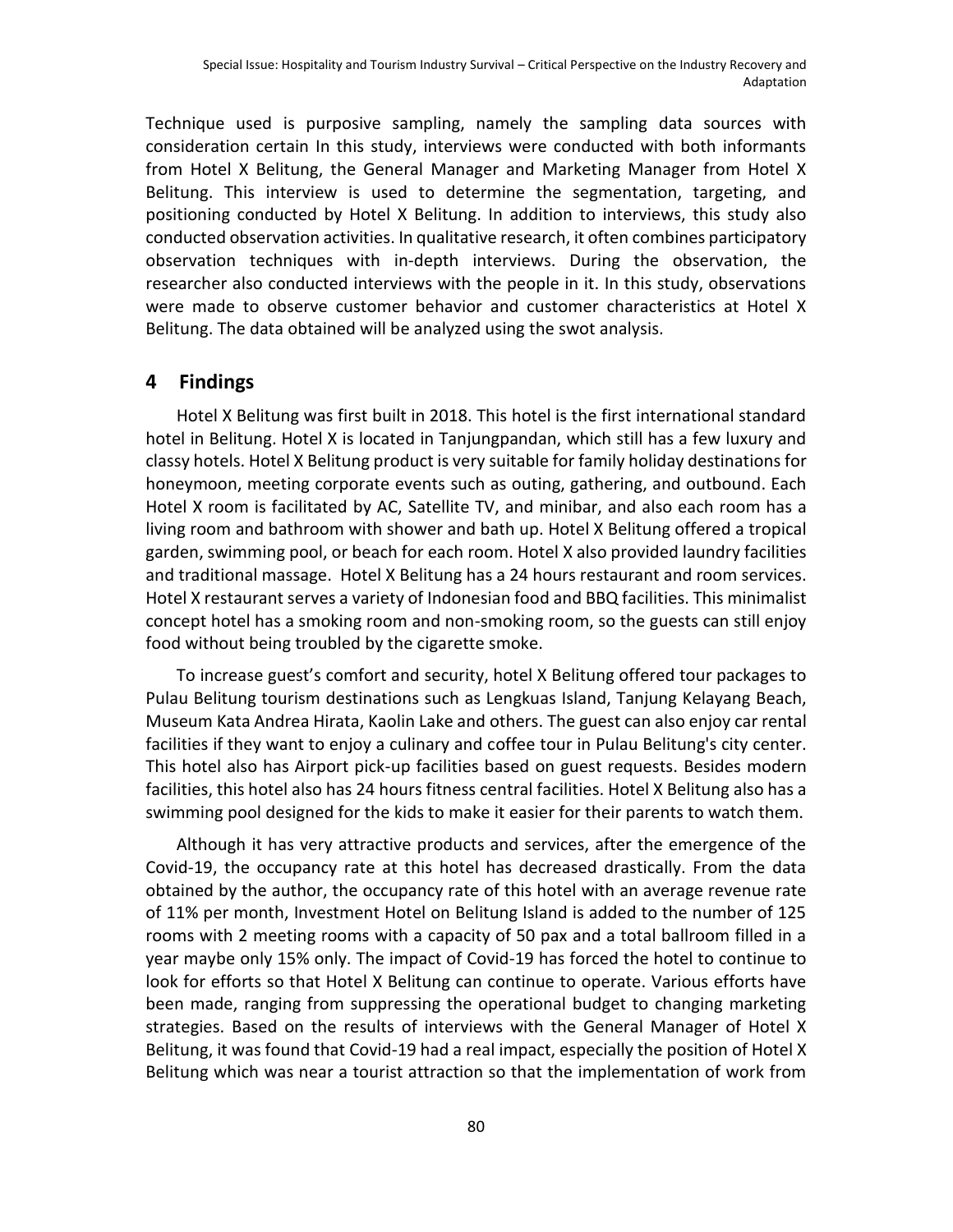home (WFH) policies and restrictions on social interaction also had an impact on the decline in target achievement. hotel management set income.

To offer the products and services owned by Hotel X Belitung, a strategy is needed to market them. However, before carrying out a marketing strategy, it is necessary to identify the segmentation, targeting and positioning of Hotel X Belitung first. The following is data related to segmentation, targeting and positioning as well as evaluating the strengths and weaknesses of the 4P marketing mix at Hotel X Belitung.

#### **4.1 Segmentation, Targeting and Positioning at Hotel X Belitung**

#### a. Segmentation

Based on the results of interviews with the General Manager and Marketing manager, the market segmentation by Hotel X Belitung are:

- Hotel X Belitung's market segmentation by demographic, the guests are under 50 years old. The guests are traveling for 2 purposes, leisure or business. Mostly the guest spends almost 4 days staying at this Hotel. On the other side they also have business inquiries with the clients at this hotel.
- Hotel X Belitung's market segmentation by geography, the guests are from Jakarta, Bangka, and Palembang. It is very necessary because the location of Belitung Island is very close to Jakarta and Palembang. Also there are direct flights to come to this Island such as Sriwijaya, Citilink, Garuda, Nam Air and Lion.
- Hotel X Belitung's market segmentation by psychology is, for now, obeying health protocol which has consistently become a top model for hotel X Belitung. Hotel X Belitung is very concerned to implement health protocol in every area at the Hotel. Because it will build trust in every guest who comes to this hotel.
- Hotel X Belitung's market segmentation by behavior still has buying power such as government and mining companies.

The strategy that hotel X Belitung does to make sure the sales are right on target in this pandemic era is to target the market that the budgeting program is less affected like the health ministry. This strategy makes Hotel X Belitung a market leader compared to another competitor. Besides the facilities and location, the price is also suitable for the product. And also, the Hotel X Belitung promotion application is adjusting to current conditions and following the newest trend in the new normal era by transforming all the platforms to the digital era.

b. Targeting

From the results of the interviews it can be concluded that Hotel X Belitung wants to focus more on family and corporate meetings. This is also supported by observations and surveys, where on observation, researchers see Hotel X Belitung have facilities that can be attractive to the target market. The survey results also show that most of the respondents are guests who want to return to Hotel X Belitung, which means that you have been to Hotel X Belitung more than once. From these data, it can be concluded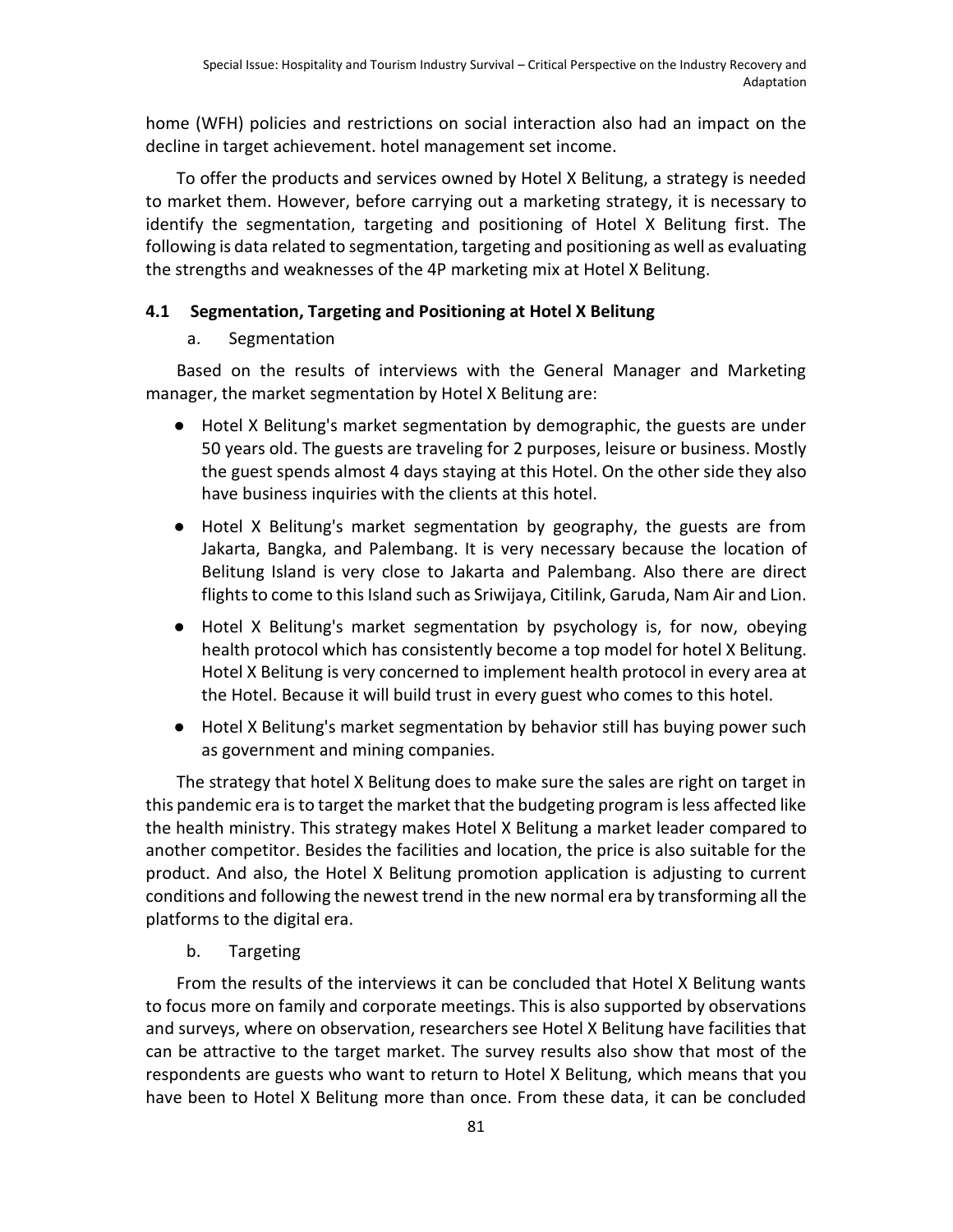that Hotel X Belitung is doing target market choosing patterns selective specialization or selecting several segments objective, for family and corporate meetings.

c. Positioning

According to the results of research on positioning, Hotel X Belitung is a hotel that is located close to family tourist destinations, hotel facilities that can meet the needs of families and hotel facilities that can meet the needs of corporate meetings.

#### **4.2 Marketing Strategy Carried Out by Hotel X Belitung**

#### a. Product

Based on the results of interviews with the General Manager and Marketing manager, for selling their product, Hotel X Belitung is doing marketing strategies focused on the domestic market from Bangka Belitung, Jakarta, Palembang, and West Java. Most of the guests who stayed in the Hotel X room enjoy a family holiday, visiting family, or having a corporate meeting. Hotel X Belitung is still focusing on brand awareness while focusing on health protocol implementation. This can be seen by the security and concierge's presence, who always check guest's and employee's body temperature who are about to enter the building. This employee is always using a face shield and hand glove whenever they are checking the temperature. And to always spray disinfectant liquid on guest's and employee's luggage. The social distancing tag is pinned in every public corner and a plastic divider in the receptionist area to avoid Covid-19 transmission. And also, every public facilities area like a fitness center and restaurant always has hand sanitizer and antibacterial wet tissues.

For serving the guests food, the waiters will help them put the food on their plates. The guest can only point the menu they wish to the waiters and sit on the table that the employee already sets, in which 2 people table capacity is only used by 1, and 4 people table capacity only used by 2.

The housekeeping employee will set "this room clean, sterilized, and ready to use" label outside the guest room door. This thing is done to grow guest's trust of guests who stayed in Hotel X Belitung that the room is cleaned according to health protocol by using the disinfectant in every corner of the room and making sure the complete amenities and the linen is clean and new.

Implementing the health protocol, Hotel X Belitung wishes to increase guest's trust in applying cleanliness, health, safety, and environment. The efforts made by this hotel to achieve hotel's success are

Adding health protocol application products to assure guest's comfort and safety. This is important in this pandemic era for the guest activity in hotels. When the guest reserves a hotel's website, guest's sanity and security is hotel X Belitung's priority. And to increase guest security in a public area, the guest wishes to obey the rule, like social distance at least 6 or 2 meters from other guest or roommate and use a face shield whenever in a public area.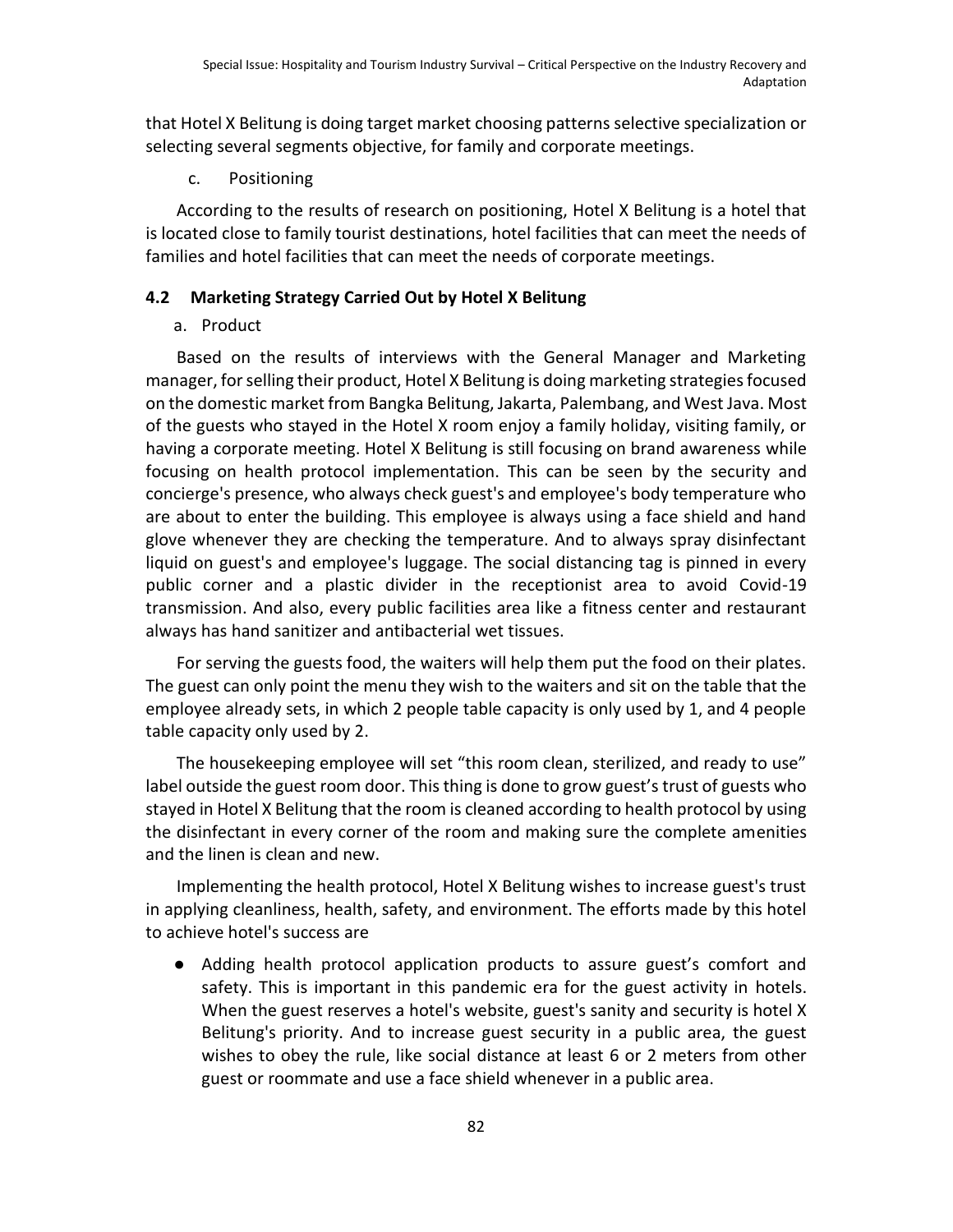● Every health protocol is being used consistently. Inspection on health protocol tools every day to make sure it works properly. Each in charge employs consistency to make sure the health protocol is done to break the Covid-19 chain. Every employee is in the guest entrance even for the guest or for the employee is from the back door.

b. Price

The price strategy used is an adjustment to the capacity of market share, as well as the purchasing power of local people, such as providing a 30% reduction in room prices to guests starting at 400,000++ per night which includes breakfast for 2 people. The hotel product offerings that are offered are quite affordable for Food and Beverage products such as variations of bento at a price of 35,000nett per serving, Pizza at a price of 100,000nett per serving which includes postage costs or 85,000nett without shipping.

Creating competitive prices, like the 3 nights 2 nights pay only promotion. Adding a tourism Holiday Escapes #DiIndonesiaAja promotion, to attract tourist interest to visit hotels in Indonesia and already include room with breakfast hotel.

c. Location

The location of the hotel X Belitung is very strategic, close to tourist attractions which are famous for their white sand and only 5 minutes away from the Belitung City icon, namely the Satam Stone replica. For the guests who stay at Hotel X Belitung also get facilities in picking up and dropping off from the airport to the hotel.

d. Promotion

Promotion through social media is using Hotel X Belitung's market distribution. Hotel X Belitung's target market can easily access every hotel product, price, and facilities in the hotel with security and comfort in the pandemic era. Hotel X Belitung uses Instagram, Facebook, and Website as their social media to use hotel's activity like facility, guest room cleaning process, sports activity, Belitung food, and tourism destination.

## **5 Discussion**

## **5.1 Evaluation of the Strengths and Weaknesses of the 4P Marketing Mix at Hotel X Belitung**

The following is a table of Strengths and Weaknesses of the 4 P's Marketing Mix at Hotel X Belitung.

Table 1: SWOT Matrix Marketing Mix of Hotel X Belitung

| IFAS/EFAS | <b>STRENGHTS (S)</b> | WEAKNESS (W) |
|-----------|----------------------|--------------|
|           |                      |              |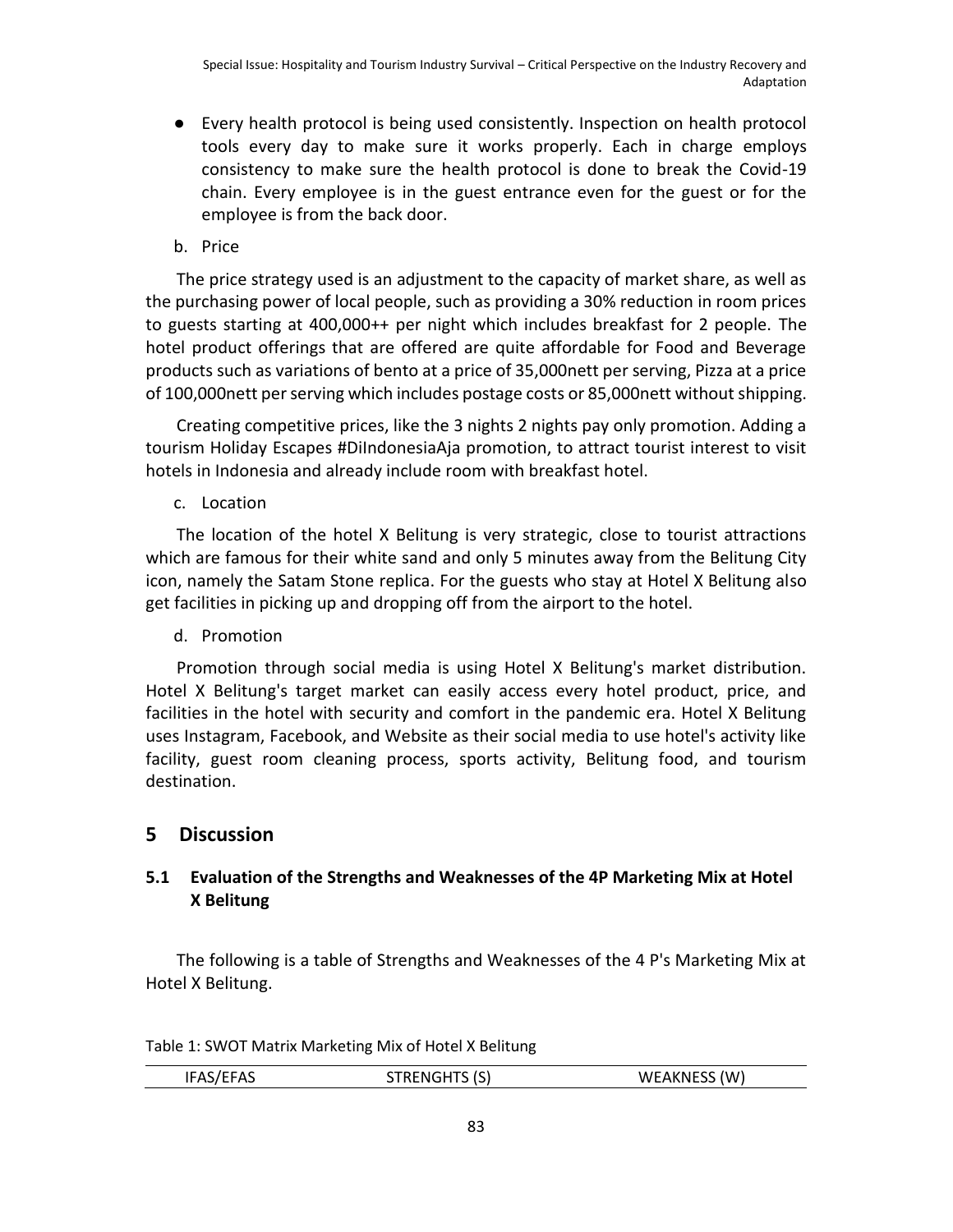|                                                     | Implementation of Health<br>$\bullet$<br>protocol in each product<br>Oceanfront<br>hotel's<br>$\bullet$<br>architectural<br>design<br>is<br>reminiscent of traditional<br>"Rumah Panggung" stage<br>houses yet incorporates<br>modern sensibilities with<br>sleek,<br>spacious<br>accommodations<br>and<br>lavish amenities.<br>Affordable prices<br>$\bullet$<br>Number of rooms 125<br>$\bullet$<br>rooms with 4-star service<br>standards<br>Has 2 meeting rooms.<br>$\bullet$<br>Overlooking the beach<br>$\bullet$<br>Wifi around the hotel<br>area and has adequate<br>parking facilities.<br>Close<br>to<br>tourist<br>attractions and 5 minutes<br>Satam<br>from<br>Stone<br>$\sim$ $\sim$<br>Replica | Branding of Hotel X<br>$\bullet$<br>Belitung<br>products<br>that<br>seem<br>expensive<br>and<br>makes<br>people<br>reluctant<br>to<br>consume.<br>Hotel X Belitung<br>building's<br>that<br>looks exclusive |
|-----------------------------------------------------|---------------------------------------------------------------------------------------------------------------------------------------------------------------------------------------------------------------------------------------------------------------------------------------------------------------------------------------------------------------------------------------------------------------------------------------------------------------------------------------------------------------------------------------------------------------------------------------------------------------------------------------------------------------------------------------------------------------|-------------------------------------------------------------------------------------------------------------------------------------------------------------------------------------------------------------|
| Opportunities (O)<br>Decreasing<br>room             | <b>STRATEGI (SO)</b><br>Provide<br>services<br>with                                                                                                                                                                                                                                                                                                                                                                                                                                                                                                                                                                                                                                                           | <b>STRATEGI (O)</b><br>Optimizing                                                                                                                                                                           |
| rates to attract customers                          | sterile<br>quality<br>rooms                                                                                                                                                                                                                                                                                                                                                                                                                                                                                                                                                                                                                                                                                   | marketing<br>to                                                                                                                                                                                             |
| • Having international<br>branding<br>to<br>attract | during a Covid-19.<br>Promotion through social<br>$\bullet$                                                                                                                                                                                                                                                                                                                                                                                                                                                                                                                                                                                                                                                   | always<br>promote<br>room and food and                                                                                                                                                                      |
| domestic<br>and<br>foreign                          | media, website, Facebook                                                                                                                                                                                                                                                                                                                                                                                                                                                                                                                                                                                                                                                                                      | beverage products.                                                                                                                                                                                          |
| tourists<br>New trendy and<br>$\bullet$             | and twitter<br>Cooperate<br>with<br>travel                                                                                                                                                                                                                                                                                                                                                                                                                                                                                                                                                                                                                                                                    |                                                                                                                                                                                                             |
| minimalist building                                 | agents<br>for<br>room                                                                                                                                                                                                                                                                                                                                                                                                                                                                                                                                                                                                                                                                                         |                                                                                                                                                                                                             |
|                                                     | promotions.<br>Make information on the                                                                                                                                                                                                                                                                                                                                                                                                                                                                                                                                                                                                                                                                        |                                                                                                                                                                                                             |
|                                                     | implementation of the                                                                                                                                                                                                                                                                                                                                                                                                                                                                                                                                                                                                                                                                                         |                                                                                                                                                                                                             |
|                                                     | health protocol carried<br>out by Hotel X Belitung to                                                                                                                                                                                                                                                                                                                                                                                                                                                                                                                                                                                                                                                         |                                                                                                                                                                                                             |
|                                                     | increase guest comfort.                                                                                                                                                                                                                                                                                                                                                                                                                                                                                                                                                                                                                                                                                       |                                                                                                                                                                                                             |
| Threaths (T)                                        | <b>STRATEGI (ST)</b>                                                                                                                                                                                                                                                                                                                                                                                                                                                                                                                                                                                                                                                                                          | <b>STRATEGI (WT)</b>                                                                                                                                                                                        |
| The emergence of<br>competition from                | Giving trust to the public<br>$\bullet$<br>about Hotel X Belitung's                                                                                                                                                                                                                                                                                                                                                                                                                                                                                                                                                                                                                                           | Adding more types<br>of<br>Food<br>and                                                                                                                                                                      |
| other hotels that                                   | products                                                                                                                                                                                                                                                                                                                                                                                                                                                                                                                                                                                                                                                                                                      | product<br>Beverage                                                                                                                                                                                         |
| market the same                                     | Implementing a Health                                                                                                                                                                                                                                                                                                                                                                                                                                                                                                                                                                                                                                                                                         | variants                                                                                                                                                                                                    |
| product.                                            |                                                                                                                                                                                                                                                                                                                                                                                                                                                                                                                                                                                                                                                                                                               |                                                                                                                                                                                                             |
|                                                     | protocol so that people<br>comfortable                                                                                                                                                                                                                                                                                                                                                                                                                                                                                                                                                                                                                                                                        |                                                                                                                                                                                                             |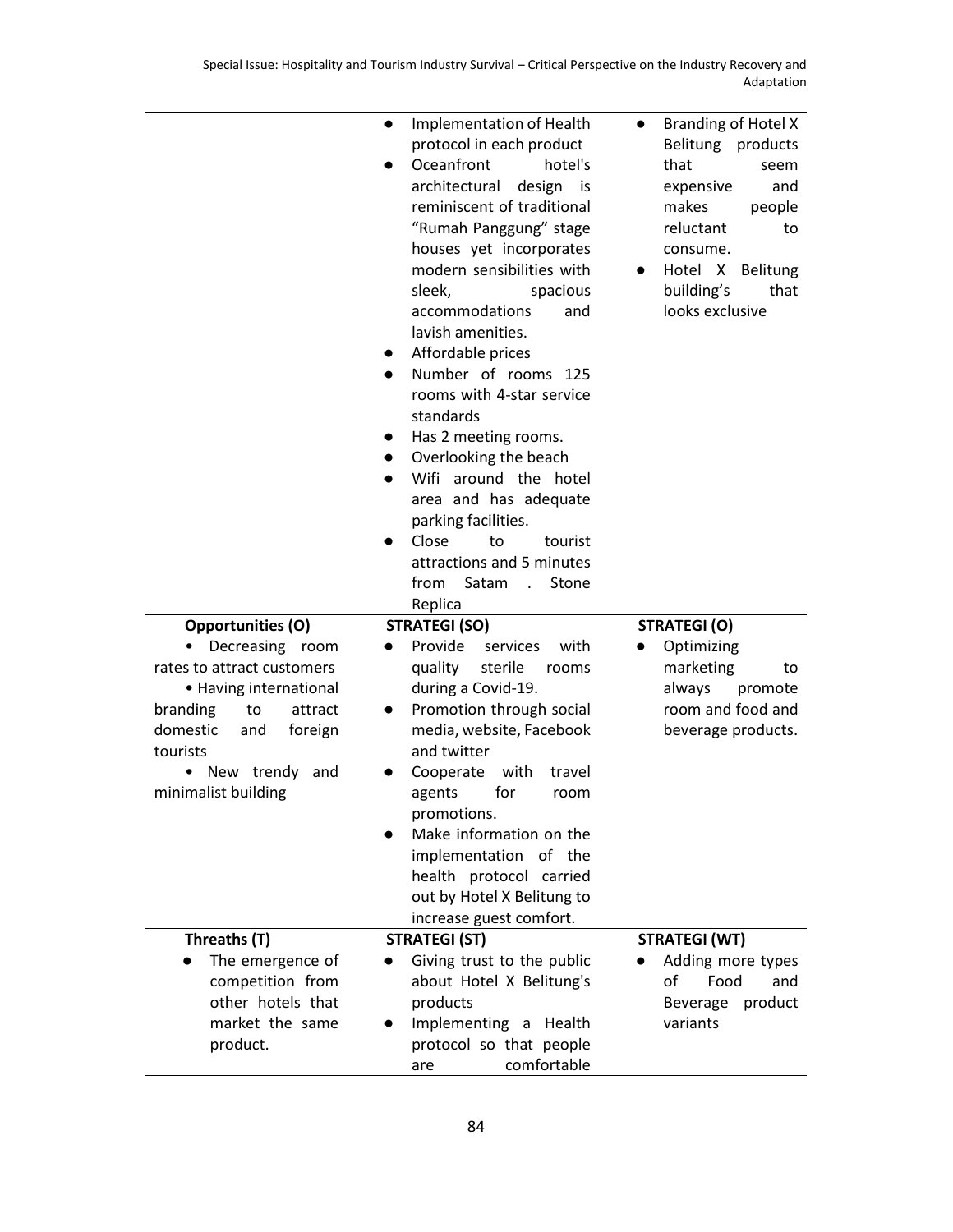● Many other hotels offer cheap rates for rooms.

interacting with the Hotel X Belitung Team

*Source : Data Source Processed By Researchers, (2021).*

## **6 Conclusion and Recommendation**

Based on the discussion that the author has conveyed above, it can be concluded that :

- 1. The market share at Hotel X Belitung is based on demographic, geographical, psychological, and behavioral divisions such as the average guest staying under 50 years old with the purpose of staying for vacation and business matters. Guests who come from outside Belitung and from Belitung. Outside Belitung, guests come from Jakarta, Palembang, etc. Guests who come are guests who are concerned about the health protocol. The guests who came were also dominated by those from government institutions whose budgets did not experience a decrease or drastic changes. Then in the market selection, Hotel X Belitung chose family and corporate meetings. As for the positioning, Hotel X Belitung is a hotel that is located close to family tourist destinations, hotel facilities that can meet the needs of families and hotel facilities that can meet the needs of corporate meetings.
- 2. From the results of the analysis, it is known that Hotel X Belitung has advantages where this hotel has an international brand that offers modern concepts as well as consistency in maintaining the implementation of Health protocols and the weakness of Hotel X Belitung is the branding of this hotel which seems expensive.
- 3. The strengths of Hotel X Belitung are Implementation of Health protocol in each product, Oceanfront hotel's architectural design is reminiscent of traditional "Rumah Panggung" stage houses yet incorporates modern sensibilities with sleek, spacious accommodations and lavish amenities, Affordable prices, Number of rooms 125 rooms with 4-star service standards, Has 2 meeting rooms, Overlooking the beach, Wifi around the hotel area and has adequate parking facilities and close to tourist attractions and 5 minutes from Satam Stone Replica.
- 4. The weakness of Hotel X Belitung are Branding of Hotel X Belitung products that seem expensive and makes people reluctant to consume and Hotel X Belitung building's that look exclusive.
- 5. The opportunities of Hotel X Belitung are decreasing room rates to attract customers, having international branding to attract domestic and foreign tourists and new trendy and minimalist buildings.